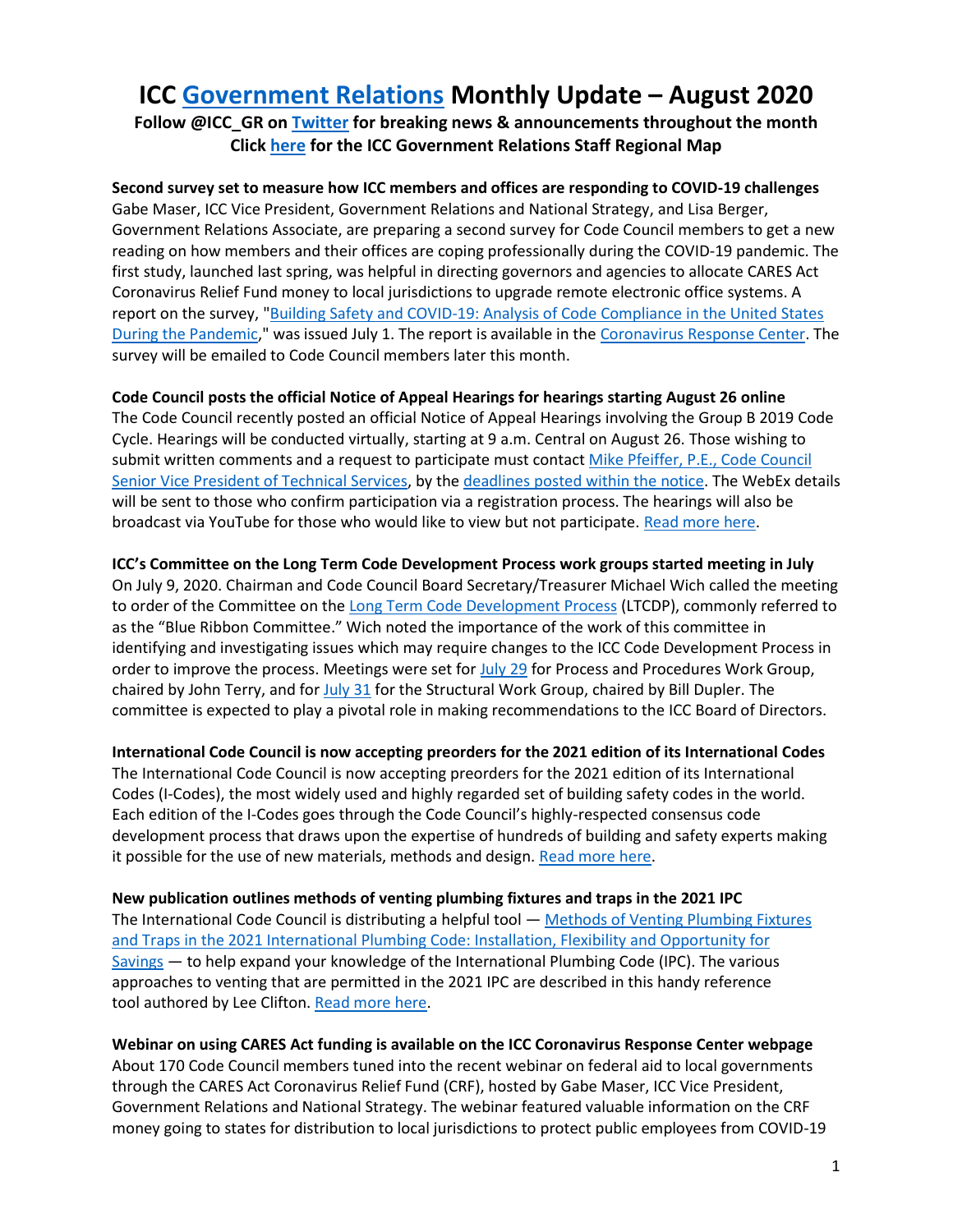exposure. It outlined emerging digital solutions to upgrade safer procedures in code offices and in the field. It featured the Code Council's family of solutions to improve telework capabilities and enable the remote function of government. [The webinar can be seen](https://register.gotowebinar.com/register/6323013603415079693) on the Free Webinars page of the ICC website's [Coronavirus Response Center](https://www.iccsafe.org/advocacy/coronavirus-response-center/).

#### **Pandemic raises the urgency for code offices to upgrade to virtual and digital systems**

The pandemic which has gripped the United States is forcing city managers and code officials to upgrade to digital solutions sooner than previously planned. The objective is to protect public employees from exposure to the pandemic and to make work more productive and documentable. The City of San Diego has an interesting story about how it made its conversion to ICC's premiumACCESS. Here's the city's [story from the recent ICC Building Safety Journal](https://www.iccsafe.org/building-safety-journal/bsj-perspectives/pandemic-or-no-san-diego-sees-premiumaccess-as-the-wave-of-the-near-future/).

### **Virginia adopts nation's first coronavirus workplace safety rules to protect from COVID-19**

The state of [Virginia adopted the first set of coronavirus-related workplace safety mandates in the](https://protect-us.mimecast.com/s/quOqCxkmPQU9RARHv7UmpR?domain=send.iccsafe.org)  [country, after the state's safety and health codes board appro](https://protect-us.mimecast.com/s/quOqCxkmPQU9RARHv7UmpR?domain=send.iccsafe.org)ved the emergency regulation on July 15 — a move the state took after months of inaction from a federal agency tasked with nationwide enforcement. The emergency temporary standard will require businesses to implement safety measures to protect people from being infected with the coronavirus at work. Companies could face financial penalties of up to \$130,000 if they are found to have violated the policies.

**AWC and ICC issue overview of requirements for mass timber construction in 2015, 2018 and 2021 IBC** The [American Wood Council](https://protect-us.mimecast.com/s/4EREC2kE36U6KpgSrbxf-?domain=send.iccsafe.org) (AWC) and [International Code Council](https://protect-us.mimecast.com/s/7H5mC31G47ix7pOIl5ZSy?domain=send.iccsafe.org) released a joint publication, [Mass](https://protect-us.mimecast.com/s/Qqg7C4xJ5gS6YBqSrb6wx?domain=send.iccsafe.org)  [Timber Buildings and the IBC,](https://protect-us.mimecast.com/s/Qqg7C4xJ5gS6YBqSrb6wx?domain=send.iccsafe.org) providing an overview of requirements for mass timber construction as found in the 2015, 2018 and 2021 International Building Code (IBC). The document highlights changes beginning with the 2015 IBC that allow for construction of mass timber buildings with larger heights and areas than was permitted for buildings of wood construction types (Types III, IV and V) prior to the 2015 IBC. The document reviews the 2015 IBC recognition of cross-laminated timber, the reorganization of heavy timber provisions in the 2018 IBC, followed by the significant changes in the 2021 IBC and International Fire Code for tall mass timber construction. [Read the full article here.](https://www.iccsafe.org/about/periodicals-and-newsroom/awc-and-icc-release-mass-timber-buildings-and-the-ibc/)

#### **Deadline is September 1 to nominate for ICC's National Leadership in Sustainability Award**

The International Code Council's National Leadership in Sustainability Award recognizes outstanding contributions to the growth and enhancement of codes or public policy advancing the principles of the Sustainability Membership Council (SMC) in the field of energy efficiency and/or sustainability in the built environment. It will be conferred on an individual or organization that demonstrates an exceptional record of contribution, either in one-time or cumulative efforts, made during their career or in the course of past operations. Self-nominations will be accepted. The **deadline to receive nominations is September 1.** It will be presented virtually this Fall. For the application, pleas[e click here.](https://protect-us.mimecast.com/s/-1uYCYER24sNxwKirBSUQ?domain=send.iccsafe.org)

#### **Code Council is a top sponsor of Building Innovation 2020 set for August 18-19 online**

For the fifth year in a row, the International Code Council will hold a lead sponsorship role in the [National Institute of Building Sciences'](https://www.nibs.org/) (NIBS) eighth annual conference and expo - Building [Innovation 2020](https://www.buildinginnovation.org/) — which will be held virtually from Aug. 18-19, 2020, on NIBS' Virtual Platform. It will feature a wide range of opportunities for Code Council members to gain valuable insights from attending this collaborative online conference. The Building Innovation 2020 conference program will present 16 sessions and 29 speakers over two information-packed days focusing on technology, workforce, resilience and COVID-19. [Read more here](https://www.iccsafe.org/building-safety-journal/bsj-hits/code-council-is-a-top-sponsor-of-building-innovation-2020-2/?utm_source=magnetmail&utm_medium=email&utm_content=200723%2Dbsj%2Df&utm_campaign=bsj).

**ICC GR's Dottie Mazzarella carries the message of workplace safety during COVID-19 on radio show** Dottie Mazzarella, ICC Vice President, Government Relations, chatted with "Westchester on the Level" radio host Hezi Aris on [safety precautions and considerations](https://www.iccsafe.org/advocacy/coronavirus-response-center/) for businesses preparing to re-open ahead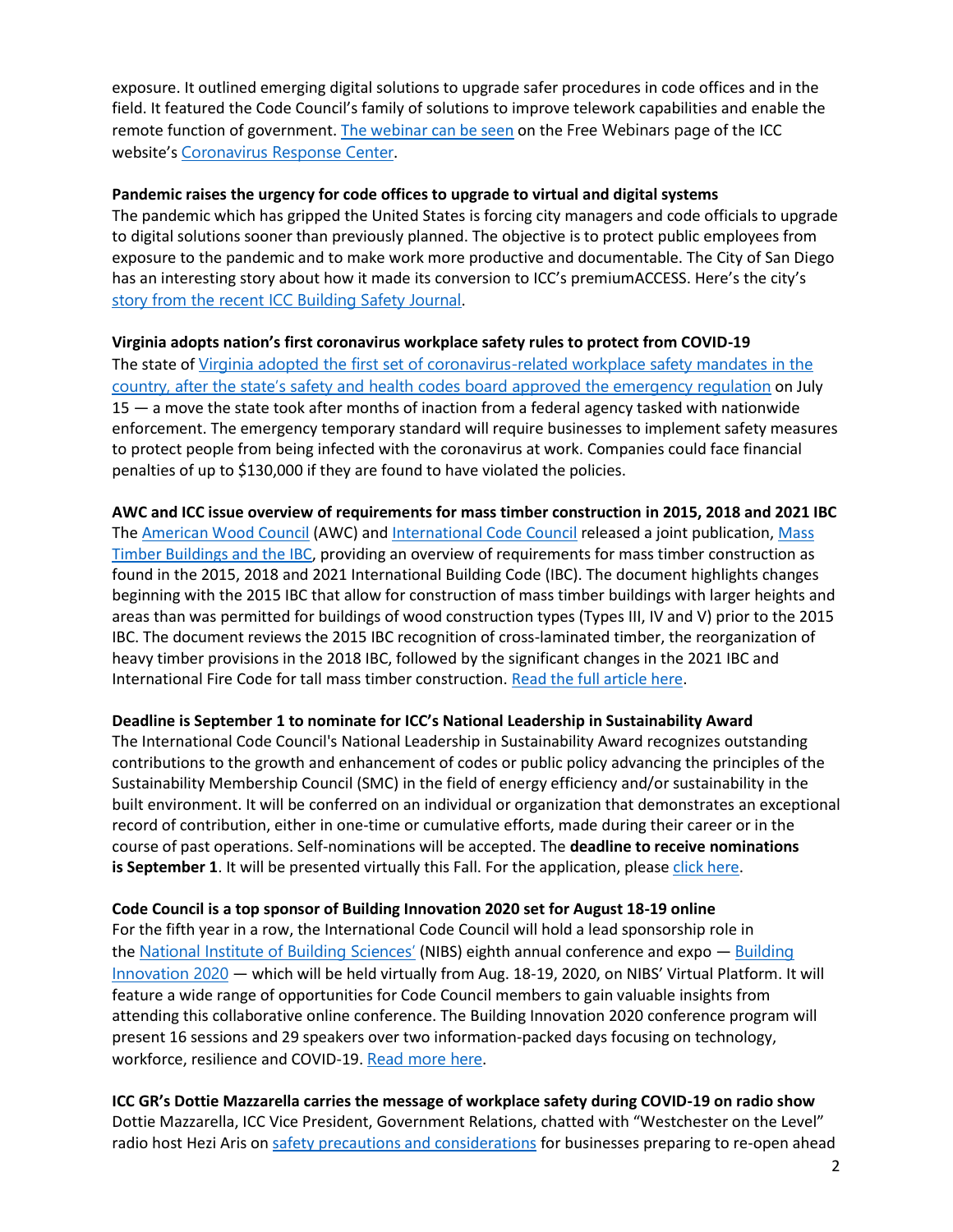of New York's phase four for re-occupancy. Listen to the full [July 9 broadcast](https://www.blogtalkradio.com/westchesteronthelevel/2020/07/09/westchester-on-the-level) (Mazzarella's segment begins at 30:40). [Read more here.](https://www.iccsafe.org/building-safety-journal/bsj-perspectives/code-councils-coronavirus-response-resources-featured-on-westchester-on-the-level-broadcast/?utm_source=magnetmail&utm_medium=email&utm_content=200716%2Dbsj%2Df&utm_campaign=bsj)

## **Web portal tracks hazard-resistant state and local building code adoptions across the nation**

FEMA just announced a new tool that tracks the adoption of hazard resistant building codes at the state and local levels across the US (hazard resistant defined as latest two editions of the IRC/IBC with hazard mitigation provision unamended). The National Building Code Adoption Tracking Portal, offered by global design firm Stantec Inc., [tracks the adoption of hazard-resistant building codes](https://protect-us.mimecast.com/s/duFlCNkRNPUEPBPH4Khqb1?domain=send.iccsafe.org) at the state and [local levels](https://protect-us.mimecast.com/s/duFlCNkRNPUEPBPH4Khqb1?domain=send.iccsafe.org) across the United States.

## **Survey focuses on job tasks, priorities and skills related to using the IgCC and ASHRAE 189.1**

The Code Council and ASHRAE are developing a new examination focusing on the International Green Construction Code (IgCC) and ASHRAE 189.1. The examination is developed using a Job Analysis approach, which focuses on analyzing a profession to determine the observable job behaviors ("tasks") performed. The data collected from a **[survey](https://protect-us.mimecast.com/s/N4CzC73kjlSQRVjuP7jQP?domain=send.iccsafe.org)** will be used to create a list of discrete job tasks, their relative importance to the profession, and linkage to knowledge, skills, and abilities (KSAs). The job task statements included in this survey were developed by the IgCC Examination Development Committee (EDC). We invite you to complete this survey where you will be asked to rank each task by how frequently you perform various tasks and how important the task is in the performance of your current job. The **[survey](https://protect-us.mimecast.com/s/N4CzC73kjlSQRVjuP7jQP?domain=send.iccsafe.org)** should take approximately 20 minutes.

## **Record number of active reports puts the ICC-ES PMG Listing Program in leading position**

The ICC Evaluation Service (ICC-ES) Plumbing, Mechanical and Fuel Gas (PMG) Listing Program has hit a milestone in the number of active reports — the highest in its history. The success is due to many factors, not least of which is interest in the program expressed by manufacturers who are looking for better acceptance and better service at a significantly lower cost. "The growth of the program has been very exciting and rewarding," said Dawn La Fleur-Qualley, ICC-ES PMG program director. "We believe this tremendous growth is the result of the manufacturers choosing ICC-ES over others for their conformity assessment needs. They like us for not just the high-quality listing reports at affordable prices, but also for the acceptability of our mark of conformity in North America." [Read more here](https://www.iccsafe.org/building-safety-journal/bsj-hits/record-number-of-active-reports-puts-icc-es-pmg-in-leading-position/?utm_source=magnetmail&utm_medium=email&utm_content=200730%2Dbsj%2Dp1&utm_campaign=bsj).

## **NAHB and Realtors launch effort to explain the growing high-performance home marketplace**

The National Association of Home Builders and the National Association of Realtors launched a new joint initiative, **[Home Performance Counts](http://www.homeperformancecounts.info/)**, designed to help consumers better understand the rapidly growing high-performance home marketplace — homes that prioritize comfort, durability, wellness and affordability. Demand has expanded over recent years, with the number of these homes certified to the National Green Building Standard increasing by more than 57% since 2017. [Read more here](http://nahbnow.com/2020/07/nahb-nar-partner-to-educate-consumers-on-home-performance-sustainability/).

**New online community forum offers opportunity to discuss, share and learn with other professionals** The Code Council's [new online community forums site](https://my.iccsafe.org/discussions/categories/) is an online discussion area where members can further develop their professional experience – by gathering with industry colleagues to interact and discuss relevant topics related to building safety, codes, design and education in a peer-to-peer environment. Digital training and assessment opportunities are also available. Members can participate in discussions with ICC Government Relations and technical staff who lead several topic discussions.

## **ICC Evaluation Service applauds the recently implemented United States-Mexico-Canada Agreement**

The United States-Mexico-Canada Agreement (USMCA) has officially entered into force, creating more balanced, reciprocal trade, which is good news to ICC Evaluation Service. ICC-ES [certifies products in all](https://protect-us.mimecast.com/s/GjOnCqx9GJSzk5ktX9ZcTn?domain=send.iccsafe.org)  [three USMCA markets](https://protect-us.mimecast.com/s/GjOnCqx9GJSzk5ktX9ZcTn?domain=send.iccsafe.org) and is available to help streamline the process and provide a one-stop-shop for testing, listing and evaluation service in North America and beyond. The standards, conformity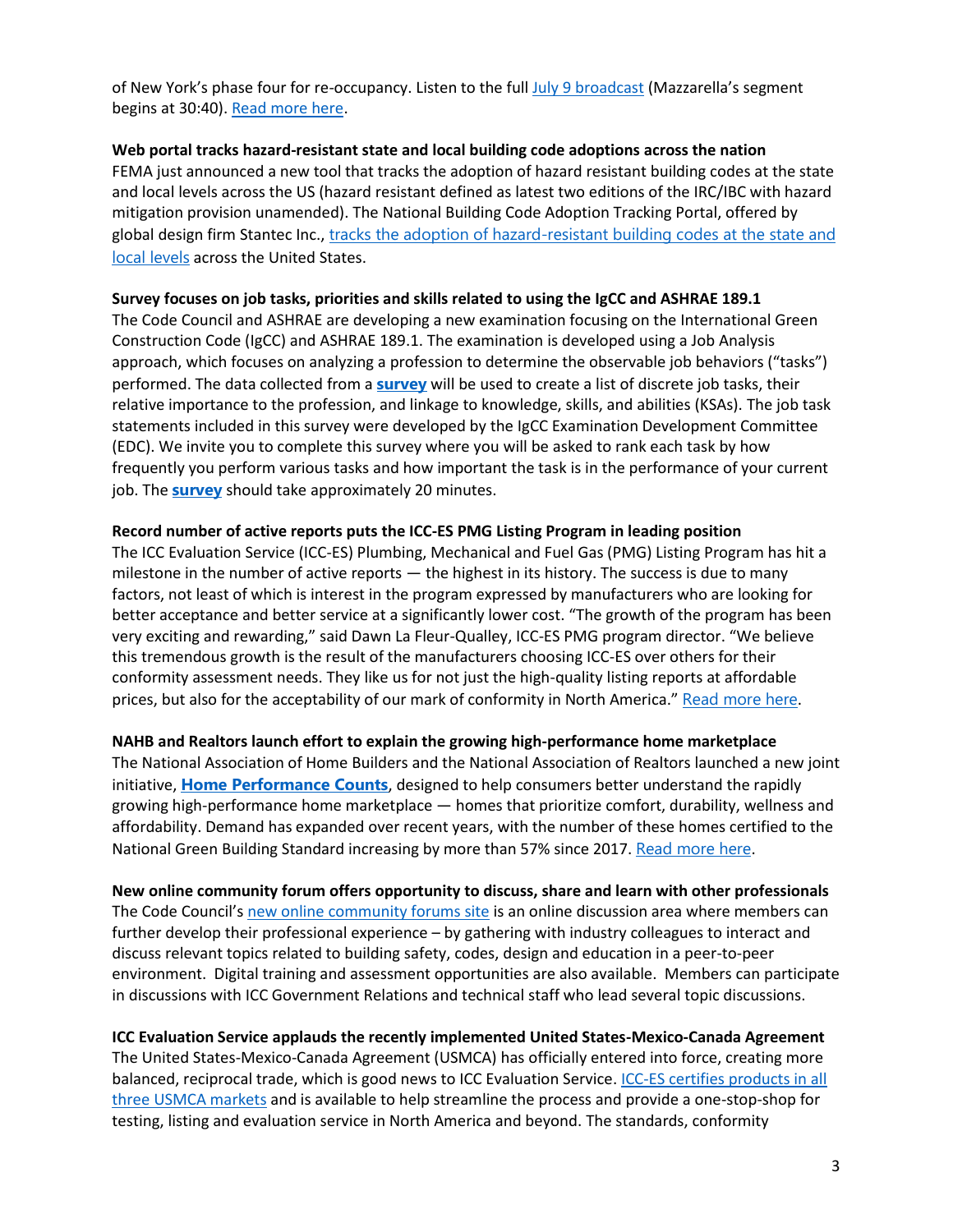assessment and Good Regulatory Practices chapters of USMCA include stronger language that will aid in future bilateral and multilateral trade agreements. [Read more here.](https://www.iccsafe.org/building-safety-journal/bsj-hits/icc-evaluation-service-applauds-united-states-mexico-canada-agreement/?utm_source=magnetmail&utm_medium=email&utm_content=200723%2Dbsj%2Df&utm_campaign=bsj)

**AIA develops report and 3D models to help plan for safer senior living communities from COVID-19** The American Institute of Architects (AIA) [released strategies and illustrations to help senior living](https://protect-us.mimecast.com/s/oNabCv2kNOU2L6LFXBVX4k?domain=send.iccsafe.org)  [communities mitigate the risk of COVID-19.](https://protect-us.mimecast.com/s/oNabCv2kNOU2L6LFXBVX4k?domain=send.iccsafe.org) Developing mitigation strategies is particularly critical for senior living communities, where risk is amplified. The report and 3D models were developed by a team of architects, public health experts, engineers and community managers as part of AIA's initiative, "Reopening America: Strategies for safer buildings." The team used emerging research and public health data to develop the strategies, which can be implemented immediately. [Read more here.](https://www.aia.org/resources/6299247-reopening-america-strategies-for-safer-bui?editing=true&tools=true)

#### **BuildStrong Coalition shares resilience outlook during the U.S. Chamber and FEMA virtual events**

The BuildStrong Coalition recently led panel discussions on the future of resilience at the U.S. Chamber of Commerce Foundation "Building Resilience Through Public-Private Partnerships Conference" and the Federal Emergency Management Agency's summer engagement series. "Even in the midst of COVID-19, we are constantly reminded as disasters continue to destroy homes and lives that we must stay vigilant in working to better protect American communities," said Jimi Grande, Senior Vice President for Government Affairs at the National Association of Mutual Insurance Companies and Chairman of the BuildStrong Coalition. "This week's events showed how important it is to bring together the right stakeholders to discuss ways we can improve the nation's resilience to natural catastrophes, including ensuring the successful implementation of the BRIC Program." [Read more here.](https://buildstrongamerica.com/wp-content/uploads/sites/3/2020/07/07-17-20-BuildStrong-Press-Release.pdf)

**New NCSL report focuses on the importance of updated codes and setting resilience benchmarks** Under its Partnership on Disaster Mitigation and Recovery — of which the Code Council is a member the National Conference of State Legislature[s released a first-of-its-kind publication on the role of state](https://protect-us.mimecast.com/s/dvT5CG6EDGSOKDoH7jcTNK?domain=send.iccsafe.org)  [legislators in natural disasters.](https://protect-us.mimecast.com/s/dvT5CG6EDGSOKDoH7jcTNK?domain=send.iccsafe.org) "In Case of Emergency: The Legislator's Role in Natural Disasters" includes information on many issues, including the importance of updated national consensus-based codes and standards; the education and funding of building departments; and resilience benchmarks by the Alliance for National & Community Resilience.

#### **New Zealand expands its commitment to fight climate change with new standards for energy, water**

New Zealand's government has increased its climate commitment with a plan to transform the building sector, which includes aggressive new efficiency standards for energy and water use and mandatory reporting requirements on construction materials and waste. Details were announced in its Building for [Climate Change Programme,](https://www.mbie.govt.nz/building-and-energy/building/building-for-climate-change/) setting out plans to slash carbon emissions in the construction sector and improve building resilience to climate change. The move is a massive leap forward in New Zealand's goal to reach net zero emissions by 2050. [Read more here.](https://www.thefifthestate.com.au/business/government/new-zealand-unveils-revolutionary-green-building-program-to-fight-climate-change/)

#### **You'll find it under Appendix U in the 2021 IRC: Cob construction is included for the first time**

Cob construction has been approved for inclusion for the first time in an International Code as Appendix U in the 2021 International Residential Code (IRC). Also known as "monolithic adobe," cob is an ancient method of earthen construction using clay-soil, straw, water and sand in integrated layers to create monolithic walls that can support a roof with no need for structural posts. When properly designed, constructed and maintained, cob homes have proven to last centuries. Environmentally friendly, low cost, easy to learn and artistically inspirational, [cob has undergone a revival since the mid-1990s.](https://www.iccsafe.org/building-safety-journal/bsj-technical/cob-code-appendix-approved-for-the-2021-irc/?utm_source=magnetmail&utm_medium=email&utm_content=200806%2Dbsj%2Dp1&utm_campaign=bsj)

#### *GOT PULSE?* **Episode 29 focuses on Society of Fire Protection Engineers and performance-based design**

In this episode Code Council Senior Staff Engineer [Beth Tubbs](https://www.iccsafe.org/expert/beth-tubbs/) leads a discussion about the Society of Fire Protection Engineers (SFPE) and performance-based design. Tubbs is joined by ARUP Principal and Past President of SFPE [Ray Grill](https://www.iccsafe.org/wp-content/uploads/Grill-Bio-2020.doc) and Building Official of Summit, N.J., [Gary Lewis.](https://www.iccsafe.org/wp-content/uploads/Gary-Lewis-Bio.docx) Click [here](https://iccpulsepodcast.libsyn.com/episode-29-sfpe-performance-based-design) to listen.